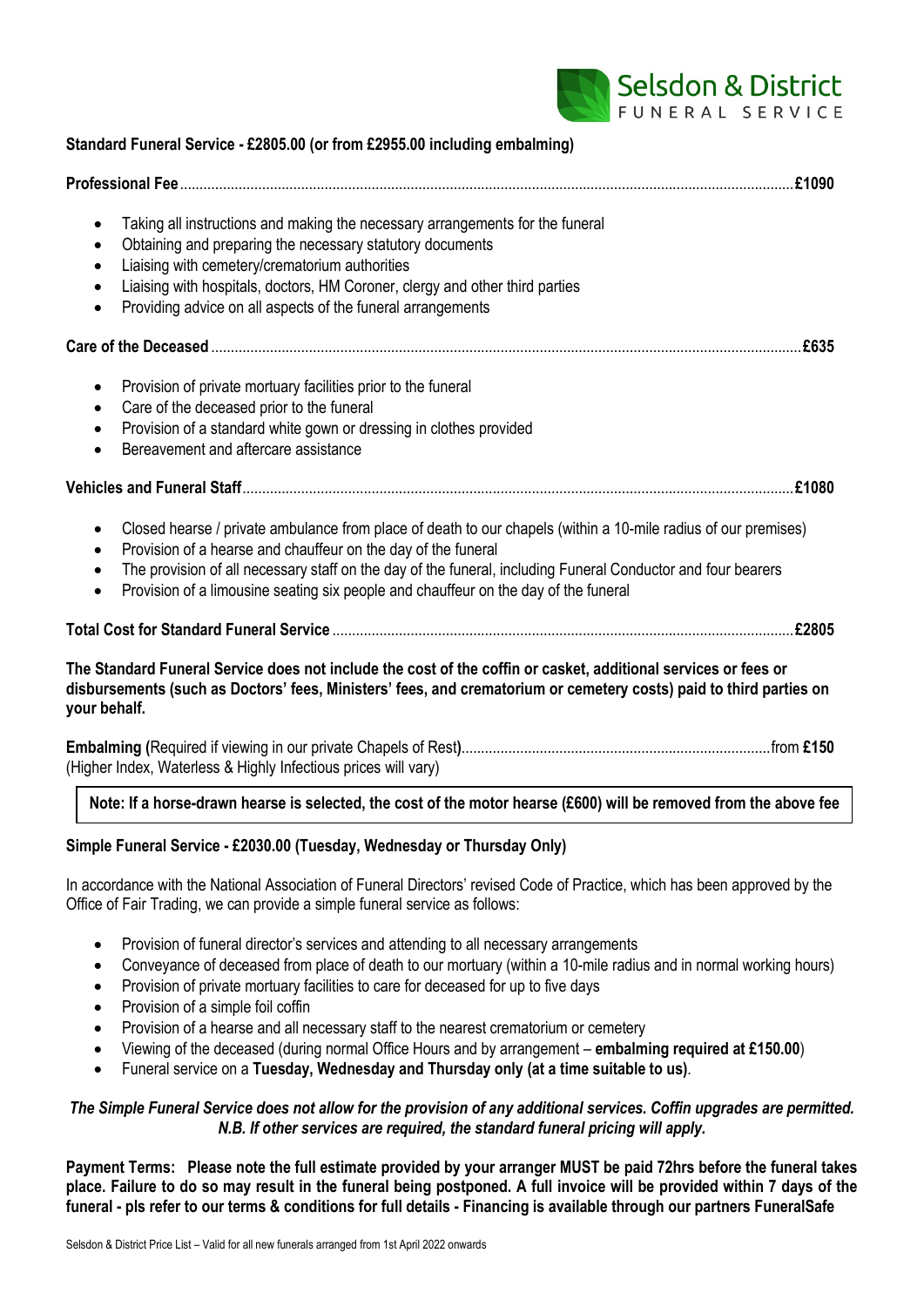

### **Direct Cremation - £1650 inclusive of all Cremation and Doctors fees where applicable**

This is a cost-effective service where we will collect the deceased from a Hospital, Hospice or Public Mortuary anywhere within the UK mainland. We arrange and provide a dignified cremation (without mourners attending), at a time suitable to us, using a closed hearse to attend the crematorium and all the necessary staff. The cremated remains will be couriered back to you within 14 days in a simple urn

### **Additional fees on direct cremation**

| Removal from a private residence or Nursing home from 8.30am -5pm | £220 |
|-------------------------------------------------------------------|------|
| Removal from a private residence or Nursing home from 5pm-8.30am  | £440 |

#### **Funeral Options**

| Horse Drawn Hearse In Lieu of Motor Hearse - Deduct cost of hearse from standard funeral fee (£600) |  |
|-----------------------------------------------------------------------------------------------------|--|
|                                                                                                     |  |
|                                                                                                     |  |

#### **Local Church or Memorial Service Only**

#### **Additional Charges (in addition to the Standard Funeral Service fees)**:

### **Removal of deceased**

#### **Take Coffin Home or Into Church (Extra journey prior to the funeral)**

| . £680. |
|---------|

### **Additional Charges - Weekend Funerals**

| Sunday or Bank Holiday Funeral. |  |
|---------------------------------|--|

# **Vehicles** Additional limousines (per limousine) ............................................................................................................................. £260

#### **Other items**

| Selsdon & District Price List - Valid for all new funerals arranged from 1st April 2022 onwards |  |
|-------------------------------------------------------------------------------------------------|--|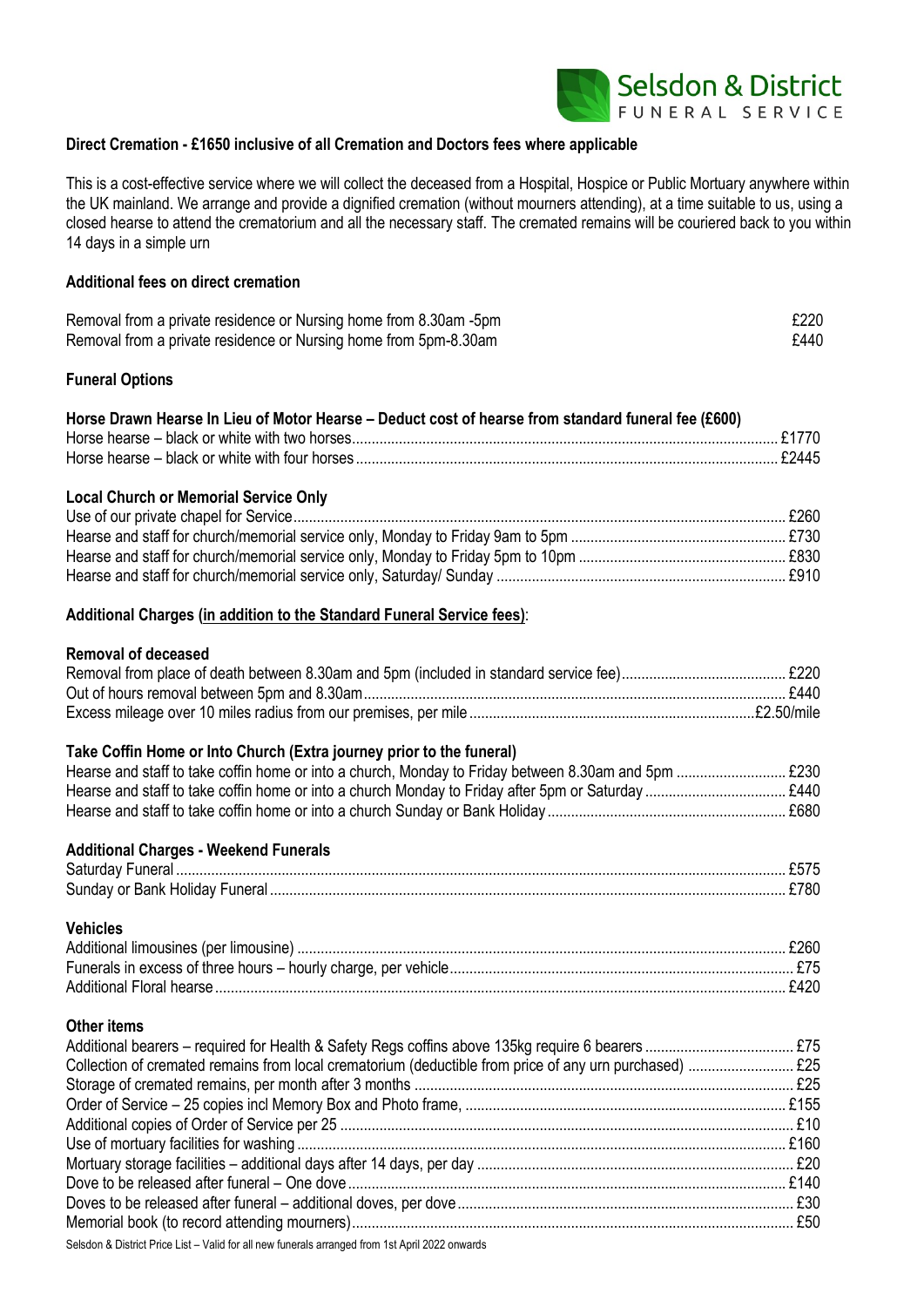

| <b>Burial Items</b> |  |
|---------------------|--|
|                     |  |
|                     |  |
|                     |  |
|                     |  |
|                     |  |

*NB. \*\*The cost of the grave marker will be removed from the cost of any memorial purchased after the funeral*

This is not an exhaustive list of the additional services that are available. You may wish to personalise the funeral service to reflect the personality of the person that has passed away. Please speak to your funeral arranger who will be happy to discuss your requirements and advise on the options available.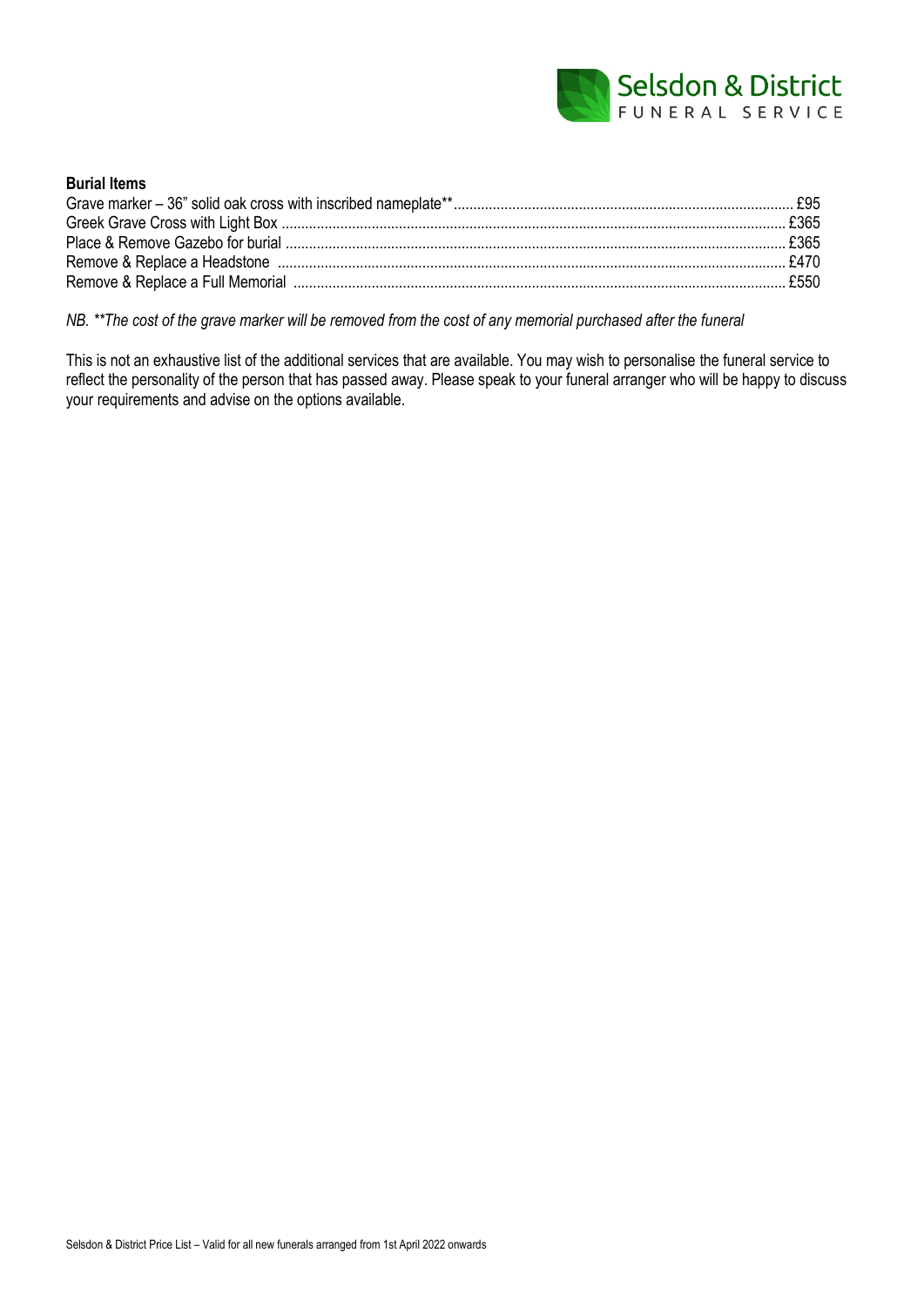

### **Disbursements**

Please note the following charges are in addition to Selsdon & District's fees. Disbursements are fees paid to third parties on your behalf. Disbursements **MUST** be paid 72hrs before the funeral takes place. Failure to do so may result in the funeral being postponed. These prices are a guide only and are subject to change throughout the year.

| <b>Doctors' Fees</b>                                                               |      |
|------------------------------------------------------------------------------------|------|
|                                                                                    |      |
|                                                                                    |      |
| <b>Ministers' Fees</b>                                                             |      |
|                                                                                    |      |
|                                                                                    |      |
|                                                                                    |      |
| Crematorium Fees - Weekday (Early Service and weekend fees available upon request) |      |
|                                                                                    |      |
|                                                                                    |      |
|                                                                                    |      |
|                                                                                    |      |
|                                                                                    |      |
|                                                                                    |      |
|                                                                                    |      |
|                                                                                    |      |
|                                                                                    |      |
|                                                                                    |      |
|                                                                                    |      |
|                                                                                    |      |
|                                                                                    |      |
|                                                                                    |      |
|                                                                                    |      |
| Bandon Hill Cemetery, Plough Lane, Wallington                                      |      |
|                                                                                    |      |
|                                                                                    |      |
|                                                                                    |      |
|                                                                                    |      |
|                                                                                    |      |
| Croydon Cemeteries - Mitcham Road and Queens Rd Cemeteries                         |      |
|                                                                                    |      |
|                                                                                    |      |
|                                                                                    |      |
|                                                                                    |      |
|                                                                                    |      |
|                                                                                    |      |
|                                                                                    |      |
| Beckenham Cemetery, Elmers End Road, Beckenham                                     |      |
|                                                                                    |      |
|                                                                                    |      |
|                                                                                    |      |
|                                                                                    |      |
| Greenlawns Memorial Park, Chelsham Road, Warlingham                                |      |
|                                                                                    |      |
|                                                                                    |      |
|                                                                                    |      |
|                                                                                    |      |
|                                                                                    | £505 |
|                                                                                    |      |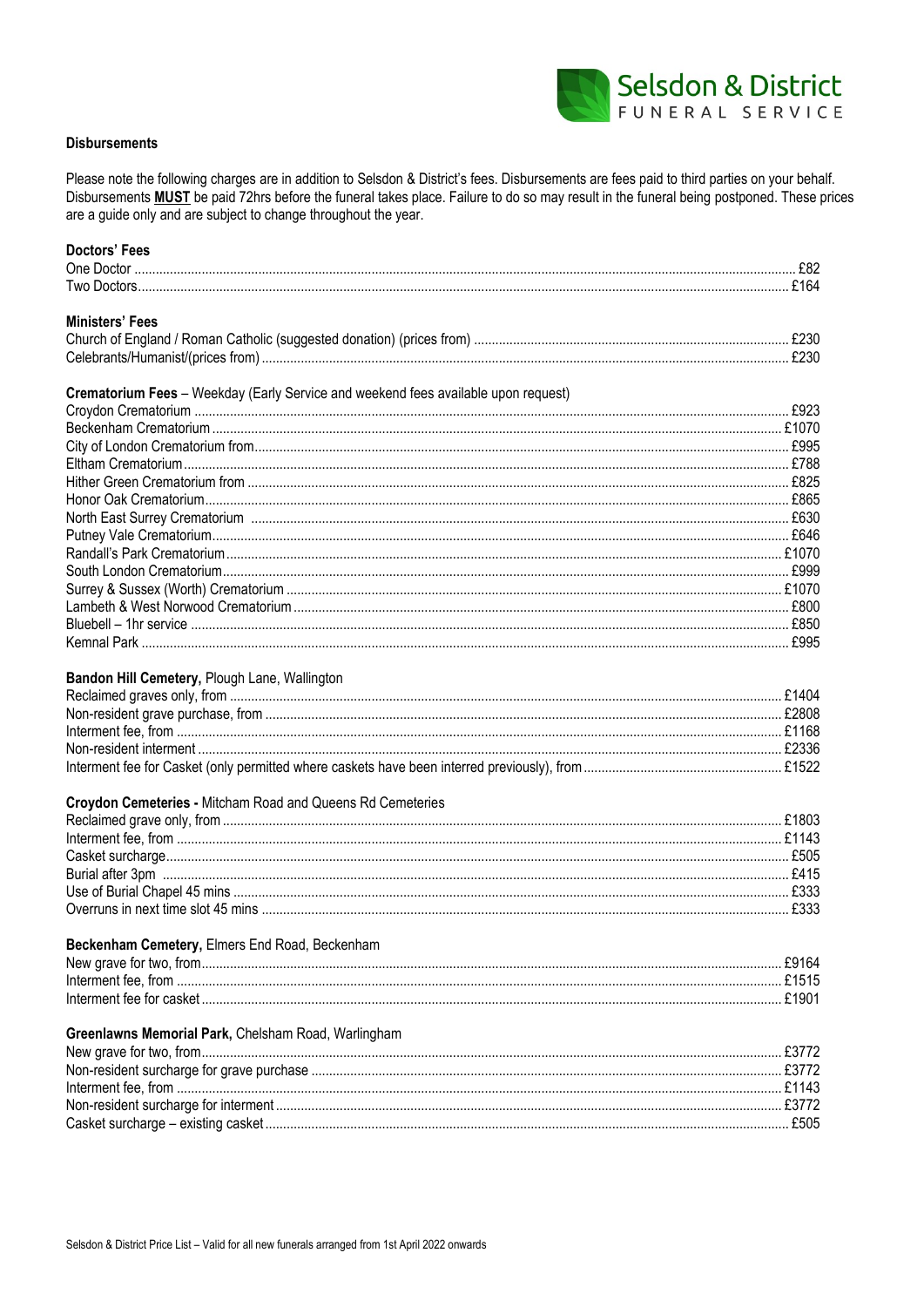

#### **Disbursements Continued...**

Please note the following charges are in addition to Selsdon & District's fees. Disbursements are fees paid to third parties on your behalf. Disbursements MUST be paid before the funeral takes place. Failure to do so may result in the funeral being postponed. These prices are a guide only and are subject to change throughout the year.

## **Lewisham Cemeteries** London Borough of Merton Cemeteries (London Rd, Gap Rd, Merton & Sutton Joint Cemeteries) Streatham Park Cemetery, Rowan Road, Streatham **Wandsworth Cemeteries Lambeth Cemetery & Streatham Cemetery**

### Clayton Wood Natural Burial Ground, Brighton Road, West Sussex

| .F4150 |
|--------|
| £590   |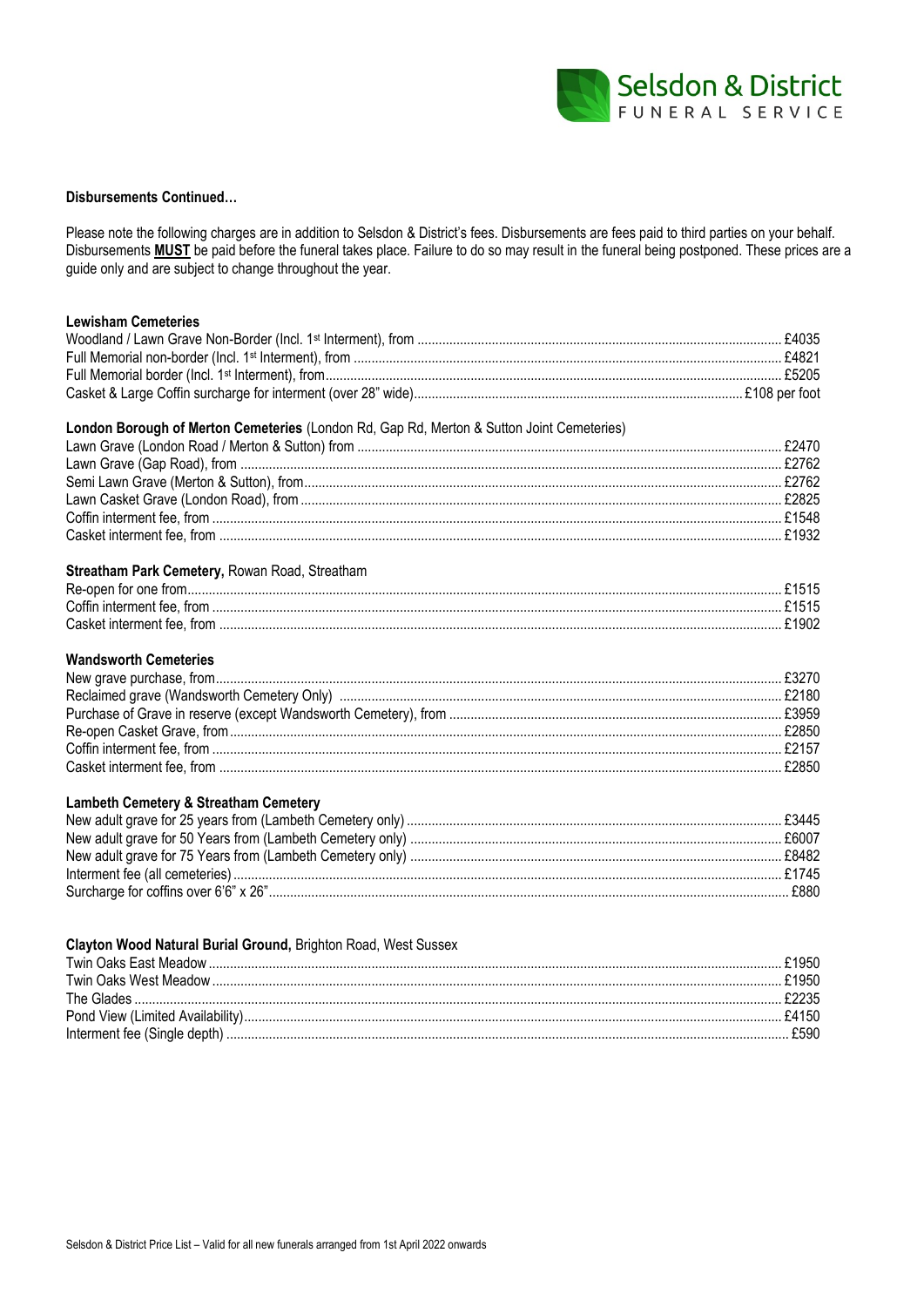

| <b>Standard Funeral Service:</b>                        | £2805 |
|---------------------------------------------------------|-------|
| <b>Standard Service including Embalming from: £2955</b> |       |

### **Coffin & Casket Range**

| The Maple / Morpeth (matt finish $-4$ handles) $£340$ |      |
|-------------------------------------------------------|------|
| The Collingwood Cherry (matt finish - 6 handles)£390  |      |
|                                                       |      |
|                                                       |      |
|                                                       |      |
|                                                       |      |
|                                                       |      |
|                                                       |      |
|                                                       | £590 |
|                                                       | £650 |
|                                                       | £640 |
|                                                       | £820 |
|                                                       | £695 |
|                                                       | £830 |
|                                                       | £880 |
|                                                       | £935 |
|                                                       | £935 |
| Passion of Christ Casket (Wood)£2365                  |      |
| Reflections Picture Coffin (Prices From)£700          |      |

### **Heartwood Premier Coffins**

## **Heartwood Semi-Solid / Woodland**

## **The Country Range**

| Oasis Chestnut Willow (Traditional / Oval)  £900  |
|---------------------------------------------------|
|                                                   |
| Daisy Premium Bamboo / Banana Leaf  £880          |
|                                                   |
|                                                   |
|                                                   |
|                                                   |
| Musgrove Willow Quantock, Haymoor, Moorland  £880 |
| Musgrove Willow Avalon, Wickmoor, Blackdown£880   |
|                                                   |
|                                                   |
|                                                   |
|                                                   |
| Musgrove Wicker (Prices From)  £880               |
|                                                   |

### **Junior Range**

## **Italian Coffins**